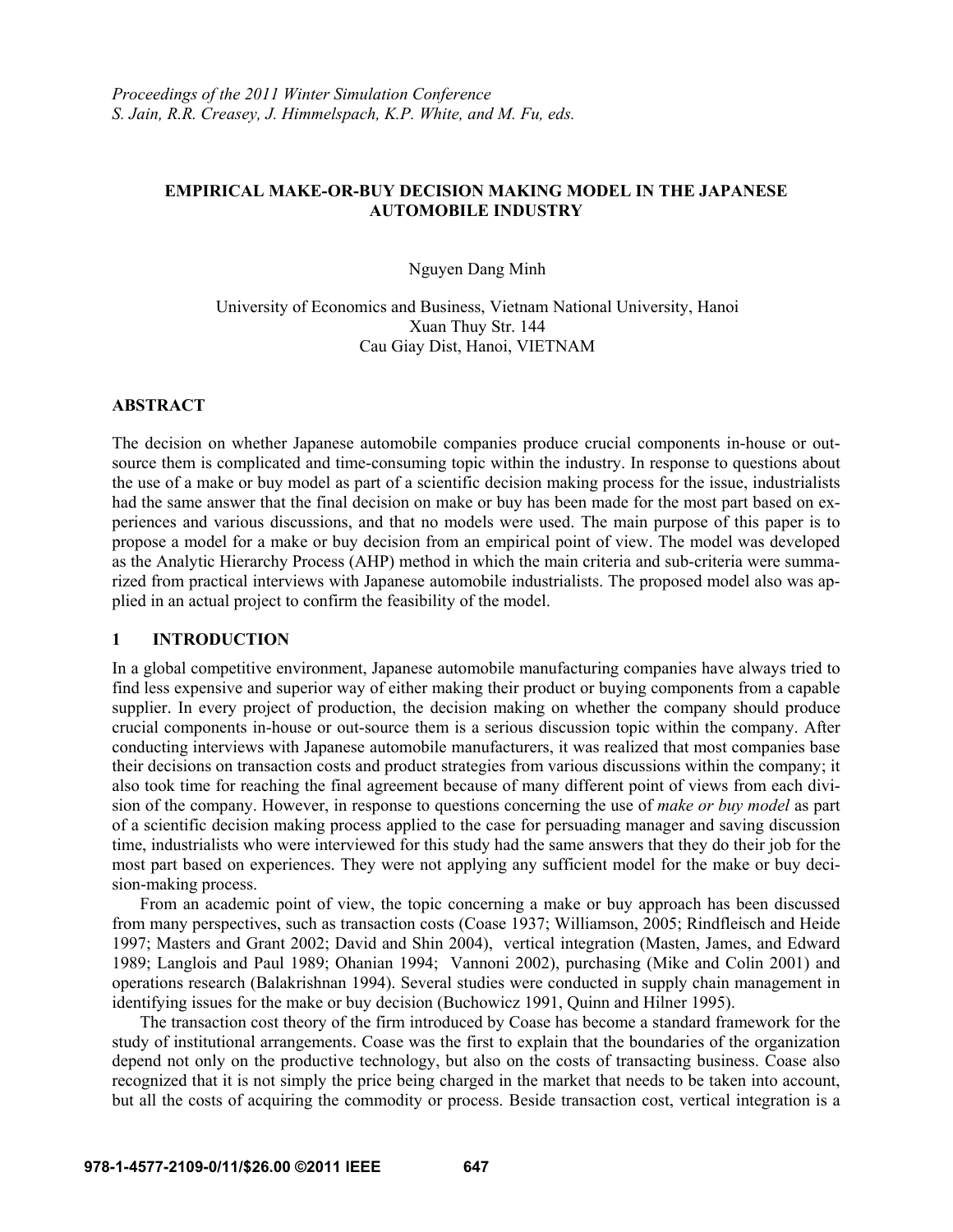central issue in the theory of the firm and industrial organization economics. There are several approaches in the literature on vertical integration. The first is the classical approach, which is based on technological and scale economies. The second approach on vertical integration is based on imperfect competition.

 Regarding strategic issues, Probert (1997) discussed strategic make or buy decisions model that included several phases of analysis: initial business appraisal that addressed issues related to direction of the business and the customer preferences, and external/internal analysis. However, the model proposed by Probert was incomplete because it did not directly answer the original question of should the firm make the part or buy. Welch and Nayak (1992) discussed the strategic sourcing model that proposed a conceptual framework to support managers in accounting for strategic and technological factors. Venkatesan (1992) and Jennings (1997) introduced the strategic sourcing process*,* this process aimed to make the sourcing decision consistent with a strategy in highly engineered products. The model focused on: 1) those components that were critical product that the company was good at making; 2) outsource components where the supplier had a distinctive comparative advantage, greater scale, lower costs; and 3) structure performance incentives, using outsourcing as a means of generating employee commitment for improving manufacturing performance.

 In addition, Porter (1985) proposed a make or buy model based on the conceptual model of the value chain that companies focus their own production only on the segment of the value chain in which they are superior than the competitors. McIvor, Humphreys, and McAleer (1997) implemented conceptual framework for evaluating make or buy decisions based on criteria of core competencies, internal versus external capability and cost. The author illustrated that make or buy is a strategic decision and has implications for the overall corporate strategy of the organization by describing a model that involved analyzing a number of strategic factors. Companies have been moving significantly away from "making" towards "buying". However, research has revealed that make or buy decisions are rarely taken within a thoroughly strategic perspective. Many firms adopt a short-term perspective and are motivated primarily by the search for short-term cost reductions. It is argued that make or buy decisions are made most frequently by default with little consideration for the long-run competitiveness of the organization. The make or buy model described by McIvor attempted to overcome these problems by offering an organization a conceptual framework to follow in the sourcing decision. The model presented an outline of three key problems encountered by companies in their efforts to formulate an effective make or buy decision to illustrate the weaknesses in current make or buy practice.

 However, these strategic models of above-mentioned literatures were generally built in the traditional cost and strategic point of view. According to industrialists interviews, it was therefore difficult to apply the above-mentioned models to solve the practical problems of make or buy in practical Japanese automobile manufacturing companies.

 This paper, therefore, aims at proposing an empirical model of make or buy decision applied to Japanese automobile manufacturing plants from both the theoretical and practical points of views. The research methodology in this paper is shown in Figure 1 as follows:

- First, a theoretical method was studied from a literature review.
- Second, the data (main criteria and sub-criteria) for deciding a make or buy was assessed from interviewing industrialists from a practical point of view. In this research, six companies in the automobile industry ranging from medium to large sizes were chosen for interviewing and collecting data.
- Third, a model of make or buy was proposed based on theoretical and practical point of views from Japanese automobile industry.
- Fourth, the proposed model was reconfirmed with the industrialists.
- Fifth, the proposed decision making method was applied in an actual make or buy project in *company A* to check against the validation of the model.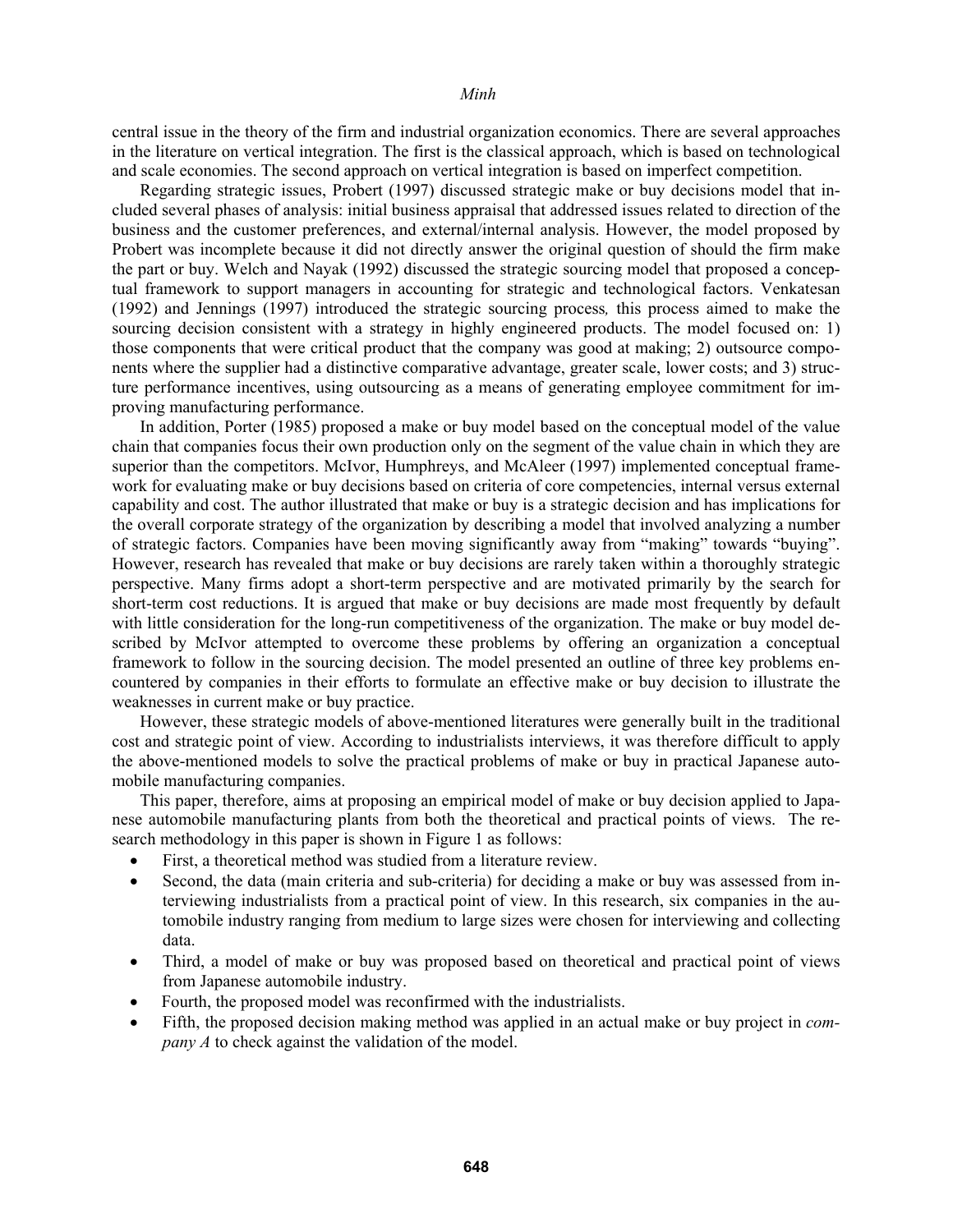

Figure 1: Research methodology

### **2 ANALYTIC HIERARCHY PROCESS METHOD**

The AHP method (Saaty 1988, 1990, 1992, and 2006; Saaty and Tran 2007) has been chosen for developing a hierarchical make or buy model in this research. Other methods of multiple criteria decision making may be viable for this purpose but were not chosen for several reasons:

- The AHP method allows for all factors of the decision problem to be considered and related in logical structure.
- The AHP method does not require the decision maker to specify quantitative ranking of weights for variables directly as other method such as scoring methods where decision maker assesses values and provides numerical weights. AHP allows the decision to be made in more detail.
- AHP can be used and understood easily by decision makers, and it is also very flexible.
- There are three steps involved in the use of the AHP model as described below in Figure 2: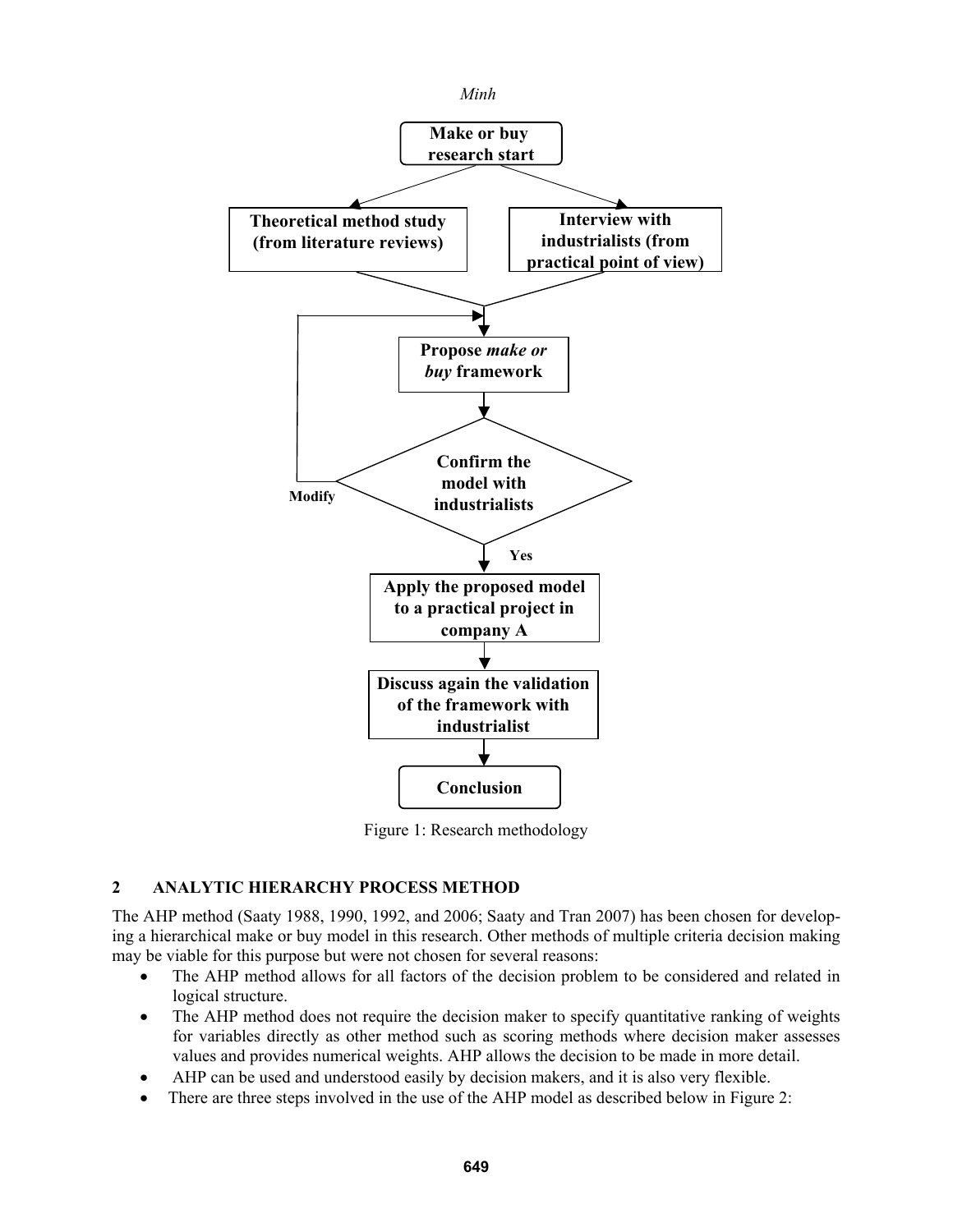- 1. **Problem decomposition:** The general objective of the make or buy (*level 1*) is decomposed and arranged in a hierarchy of *main criteria* (*level 2*) and each *main criteria* is further decomposed into *sub-criteria* (*level 3*) …etc. The decomposing process is done until the lowest of the hierarchy is reached (*level k+2*).
- 2. **Comparative analysis**: The relative importance of each main criteria and sub-criteria at a particular level are measured by the procedure of *pairwise comparison*. The decision makers provide numerical values for the priority of each criterion using a rating scale. The relative importance of each factor is rated by a measurement scale that decision maker provides with numerical judgments corresponding to verbal judgments. The instrument used is often a discrete scale, from 1 to 9 with one representing the equal importance of two factors and nine being the highest possible importance of one factor over another.
- 3. **Synthesis of priority**: The priority weights at each level are computed using an eigenvector or least square analysis method. The process is repeated for each level of the hierarchy until a decision is finally reached by overall composite weights.



# *Level 1:* **Overall objective (Make or Buy from Supplier Ai)**

Figure 2: AHP construction for make or buy

## **3 INTERVIEWS WITH INDUSTRIALISTS**

The aim of the interviews was to find out a comprehensive practical point of view of companies for make or buy issues. Managers heading different departments including purchasing, domestic and overseas factory, R&D, production engineering, quality-control, marketing, finance and accounting in six Japanese auto companies from middle to large size were interviewed (Table 1).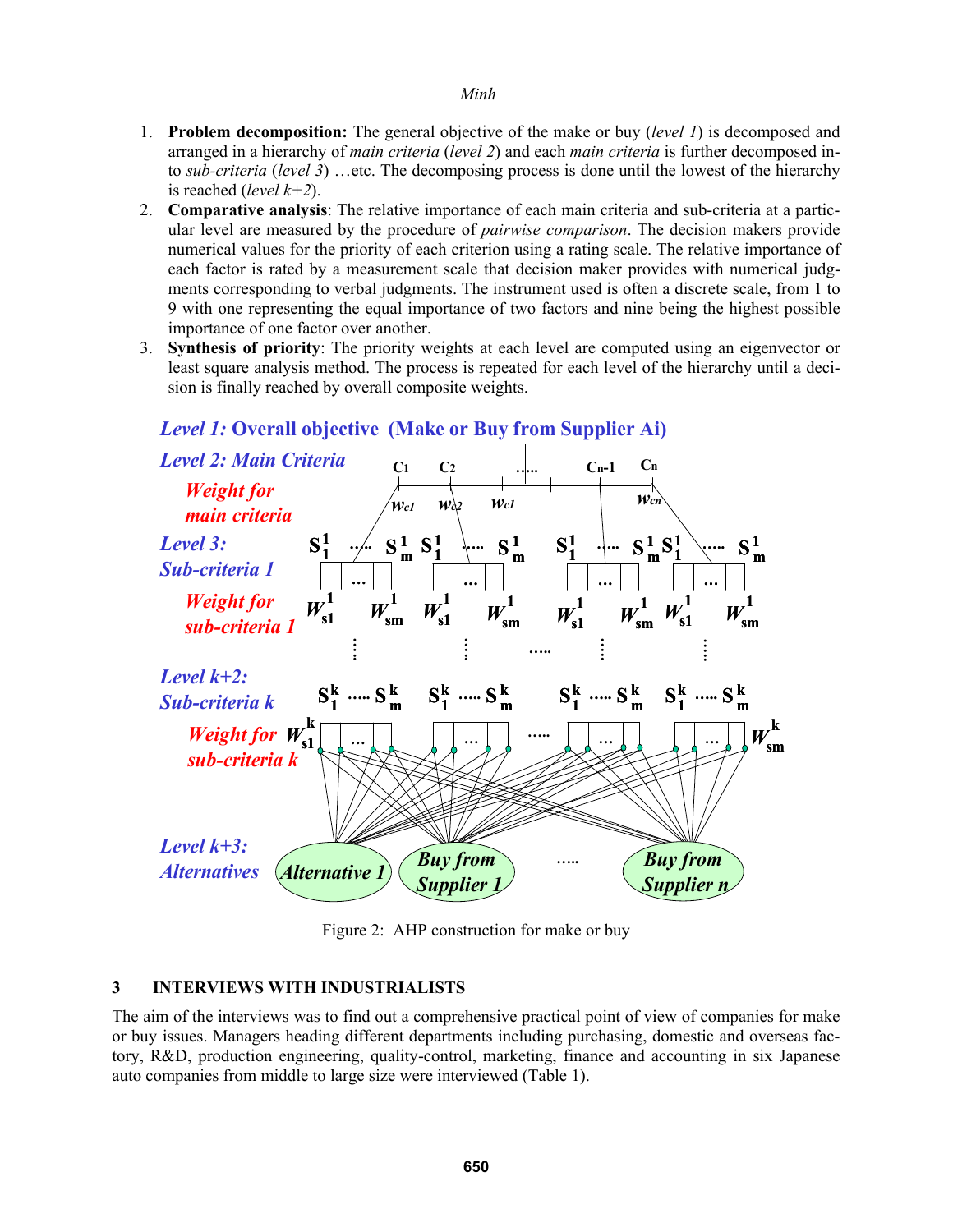| Company       | Sector                         |
|---------------|--------------------------------|
| А             | Car manufacturer               |
| B             | Vehicle Electronic instrument  |
| D             | Car component, jig, die        |
| $\mathcal{C}$ | Car component                  |
| E             | Jig, die, car component        |
| G             | Instrumentation, car component |

### Table 1: Interviewed companies

The interview with each person was for about 50 minutes and included the following issues: core business, quality, manufacturing process and technology, finance (equipment investment, manufacturing cost, supplier transaction cost), supply chain management and logistic system, main criteria and subcriteria for make or buy decision. The interviews notes were then analyzed to find the main issues of interest. The interview results showed that the make or buy process in each company was investigated by a project team through many discussions with related divisions within the company.

## **3.1 Main Criteria**

Main criteria were found from practical point of view of the interviewed industrialists. The following five practical strategies were used as main criteria for make or buy decision making process:

- Product strategy
- Quality strategy
- Cost and finance strategy
- Manufacturing technology strategy
- Supply chain management and logistics strategy

 The priority of above-mentioned criteria are based on agreement of make or buy investigation team with managers of all related divisions of the company. For each concrete project, the project team investigates the individual characteristics and summarizes the result of each main criteria priority. For example, the product strategy would be considered as first priority for project *P1* but this could be considered as fifth priority for other project *P2*.

### **3.2 Sub Criteria**

Sub-criteria for each of the main criteria were also discussed with interviewed managers and the final results were summarized in Table 2. Note that the priority of each sub-criterion also depends on every concrete project. Similar to the main criteria, priory of sub-criteria were decided based on agreement of project team within the related divisions of the company

### **3.3 Alternatives**

According to the interviewed industrialists, the number of suppliers depended on each concrete project. Due to project lead-time limitations, normally a maximum of two suppliers from the database of the company were taken into account in the investigation of the make or buy decision-making process. As a result, three alternatives of make or buy investigation were considered for the study in Figure 3.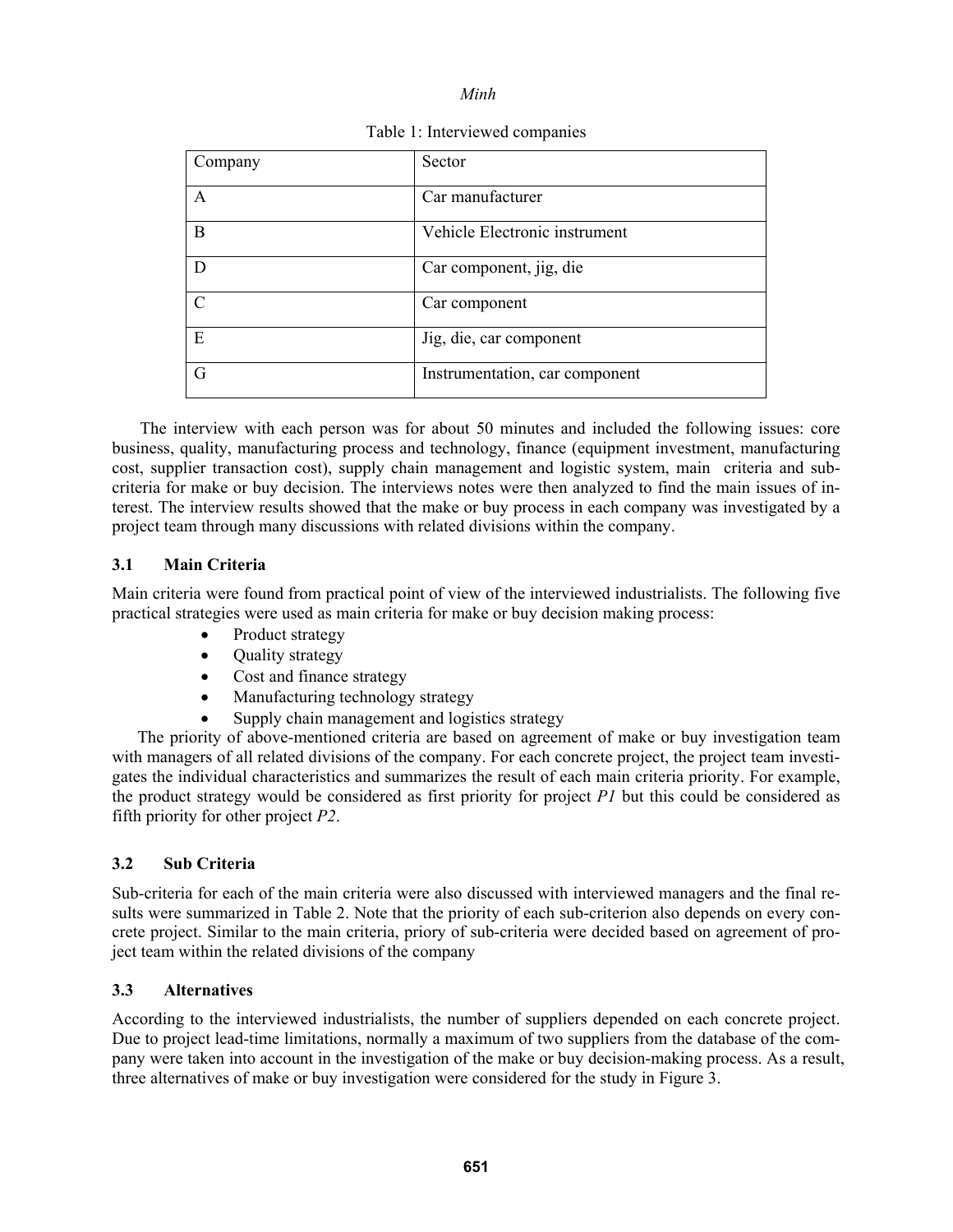| Main criteria                         | Sub-criteria                                     |  |  |
|---------------------------------------|--------------------------------------------------|--|--|
| Product strategy                      | Core business                                    |  |  |
|                                       | Market expects the company to make the product   |  |  |
|                                       | Threat from future competition                   |  |  |
| Quality strategy                      | Quality insurance                                |  |  |
|                                       | Quality level (number of defect, scrap)          |  |  |
|                                       | Quality management                               |  |  |
| Cost and finance<br>strategy          | Cost competitive (in-house and transaction cost) |  |  |
|                                       | Company finance availability                     |  |  |
|                                       | Cost reduction activities                        |  |  |
| Manufacturing                         | Proprietary company manufacturing know-how       |  |  |
| technology                            | Manufacturing technology level                   |  |  |
| strategy                              | Enough capacity for manufacturing                |  |  |
| Supply chain                          | Stable supply                                    |  |  |
| management $\&$<br>logistics strategy | Flexible for product demand fluctuation          |  |  |
|                                       | Efficient logistics and on time delivery         |  |  |

Table 2: Sub-criteria for a make or buy project



Figure 3: Alternatives for make or buy analysis

## **4 THE PROPOSED MAKE OR BUY MODEL**

The AHP model for the make or buy process was proposed by utilizing both theoretical and practical point of views. The main criteria, sub-criteria and alternatives of the make or buy decision making process were constructed following the analysis results from the interviews. As shown in Figure 4, the model was composed of a four level hierarchy given as:

- Level 1: General objective of making in-house or buying from a capable supplier
- Level 2: Main criteria
- Level 3: Sub-criteria
- Level 4: Alternatives

The proposed AHP model was also confirmed again with industrialists, with most of them agreeing with the model.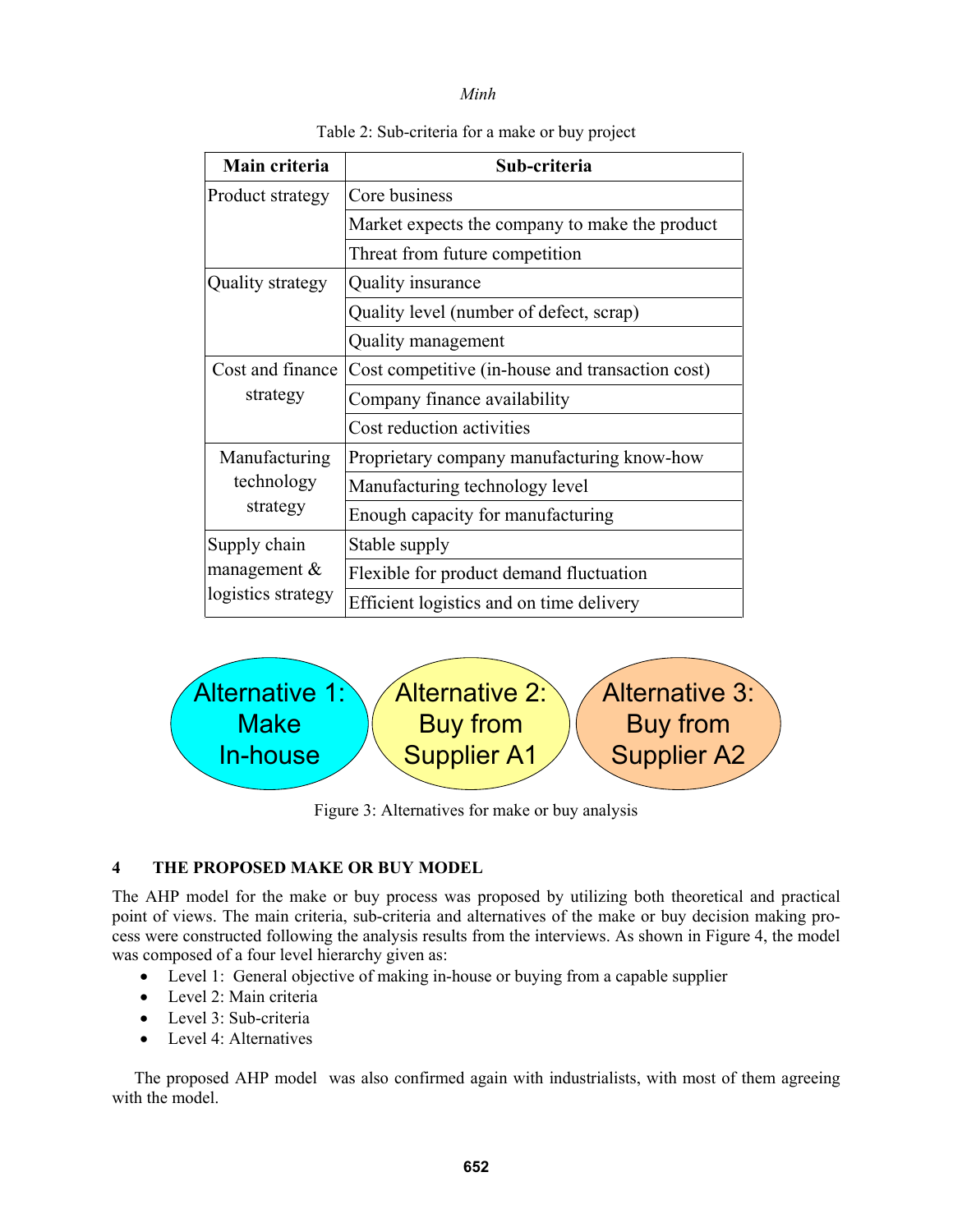

Figure 4: The proposed AHP model for make or buy decision making process

The scale of rating for a pairwise comparison also was discussed. Decision makers from all interviewed companies also agreed on using a discrete 9-point scale measure (1 to 9 for collecting data of every level of the AHP model).

Based on the proposed model, the make or buy investigation team will organize discussions with the related divisions to collect data for a pairwise comparison including data of a pairwise comparison of the main criteria with respect to a general objective, sub-criteria with respect to the main criteria and alternatives with respect to the sub-criteria. The weight of each level will be calculated based on the AHP method.

## **5 APPLICATION OF THE PROPOSED MODEL TO AN ACTUAL PROJECT**

An actual project in the making of a crucial component part for a vehicle of company A was introduced for further understanding of the proposed model. The project team investigated the make or buy process of the project as follows:

- The team studied the project information given by the top class manager of the company such as, manufacturing line capacity, product model life, process cycle time, and product drawings.
- Based on the product information, the project team conducted sufficient discussions with the related divisions and suppliers for the purpose of collecting data for the proposed AHP model.

## **5.1 Data for Main Criteria**

The priority of every main criteria are given as: *Product strategy (P) > Quality strategy (Q) > Cost and Finance strategy (C) > Manufacturing technology strategy (M) > Supply chain management strategy (S)*. For example, the data for comparing the relative importance (pairwise comparison) of the main criteria with respect to overall objective summarized in Table 3 shows that the priority of product strategy is 1.5,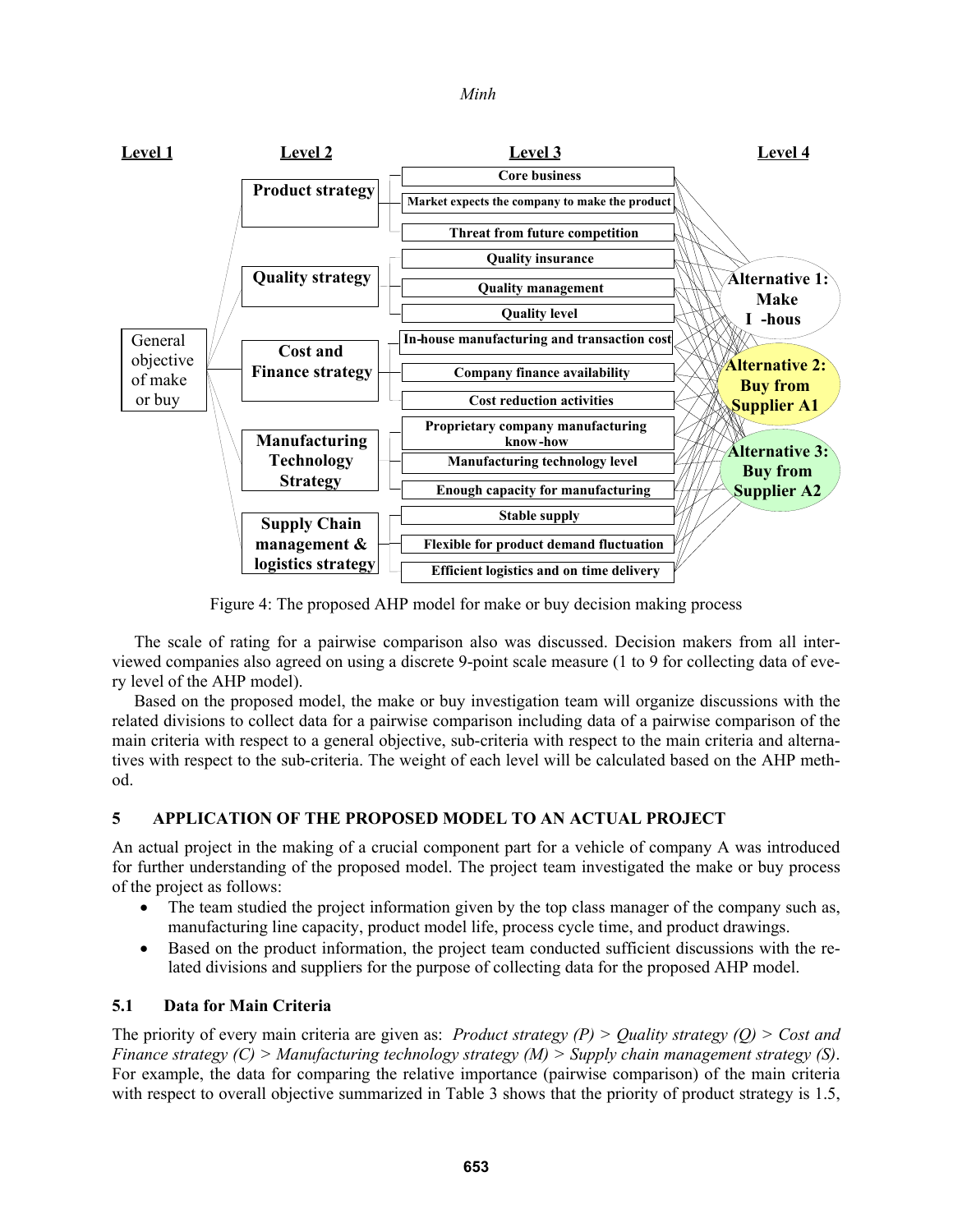2.0, 3.0, 6.0 greater than quality strategy, cost and finance strategy, manufacturing technology, and supply chain management strategy respectively.

|                | P     |       | $\mathcal{C}$ | M     | <sup>S</sup> |
|----------------|-------|-------|---------------|-------|--------------|
| P              | 1.0   | 1.5   | 2.0           | 3.0   | 6.0          |
|                | 1/1.5 | 1.0   | 2.0           | 2.5   | 5.0          |
| $\frac{Q}{C}$  | 1/2.0 | 1/2.0 | 1.0           | 1.5   | 3.0          |
| $\overline{M}$ | 1/3.0 | 1/2.5 | 1/3.0         | 1.0   | 2.0          |
| S              | 1/6.0 | 1/5.0 | 1/3.0         | 1/2.0 | $1.0\,$      |

Table 3: Pairwise comparison of the main criteria with respect to the overall objective

## **5.2 Data of sub-criteria**

The priorities and actual pairwise comparison rate of sub-criteria are given below:

### **Product strategy:**

As shown in Table 4, the priority of sub-criteria with respect to product strategy is quoted as: Core business (cb) > Market expect the company make the product (me) > Threat from the future competition (fc).

Table 4: Pairwise comparison of the sub-criteria with respect to product strategy

|    | Cb  | me  | fc |
|----|-----|-----|----|
| cb |     | 3   |    |
| me | 1/3 |     |    |
| fc | 1/6 | 1/2 |    |

### **Quality strategy:**

The data of the pairwise comparison sub-criteria with respect to *quality strategy* are illustrated in Table 5: *Quality insurance (qi) > Quality level (ql) > Quality management (qm)*.

Table 5: Pairwise comparison of the sub-criteria with respect to quality strategy

|       | qi  | ql  | Qm |
|-------|-----|-----|----|
| qi    |     |     |    |
| $q$ l | 1/2 |     |    |
| qm    | 1/4 | 1/2 |    |

## **Cost and finance strategy:**

Table 6 describes the pairwise comparison of these sub-criteria with respect to cost and finance strategy: *Cost competitiveness (cc) > Cost reduction activities (cd) > Company finance availability (fa).*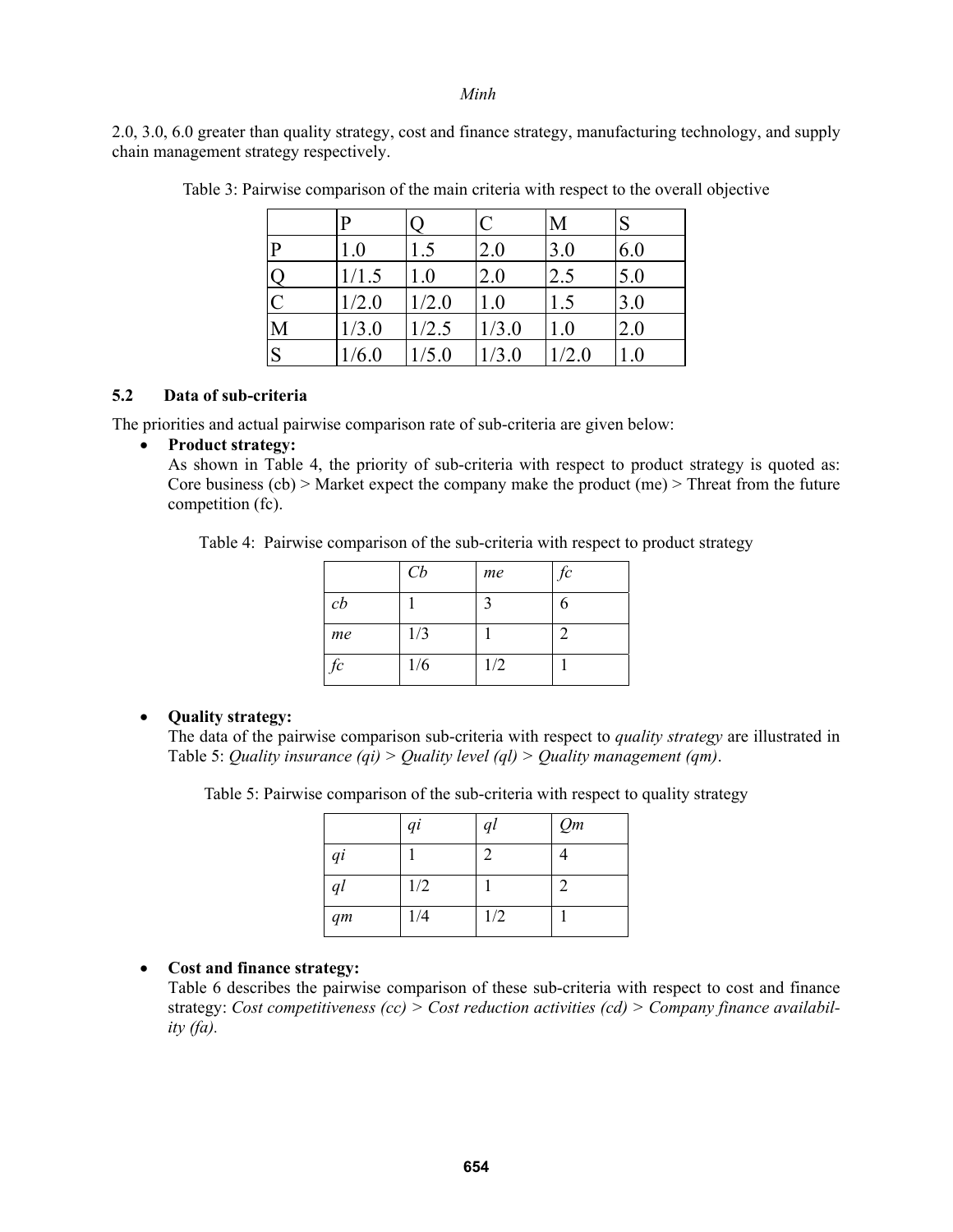|                          | cc    | cd  | fa |
|--------------------------|-------|-----|----|
| $\mathcal{C}\mathcal{C}$ |       | 2.5 |    |
| cd                       | 1/2.5 |     |    |
| fa                       | 1/5   | 1/2 |    |

Table 6: Pairwise comparison of the sub-criteria with respect to cost and finance strategy

## **Manufacturing technology strategy:**

The data of pairwise comparison of sub-criteria with respect to manufacturing technology strategy is given in Table 7: *Proprietary manufacturing know-how of the company (rm) > Manufacturing level (ml)> Enough capacity for manufacturing (ec).*

Table 7 - Pairwise comparison of the sub-criteria with respect to Manufacturing technology strategy.

|    | rm    | ml  | ec |
|----|-------|-----|----|
| rm |       | 1.5 | 3  |
| ml | 1/1.5 |     | 2  |
| ec | 1/3   | 1/2 |    |

## **Supply chain management strategy:**

Table 8 illustrates the data of the pairwise comparison of these sub-criteria with respect to supply chain management strategy: *Stable supply (ss) > Flexible for product demand fluctuation (fd) > Efficient logistic system (el).*

Table 8: Pairwise comparison of the sub-criteria with respect to Supply chain management and logistic strategy

|    | $\mathcal{S}t$ | $\emph{fd}$   | el                          |
|----|----------------|---------------|-----------------------------|
| St |                | $\mathcal{F}$ | 6                           |
| fd | 1/5            |               | $\mathcal{D}_{\mathcal{A}}$ |
| el | 1/4            | 1/2           |                             |

## **5.3 Data for Alternatives**

### *Data for the Alternatives*

The data for a pairwise comparison of alternatives with respect to the sub-criteria were also summarized, and examples of the pairwise comparison of alternatives with respect to sub-criteria (core business, market expects the company make the product, threat from future competition) are given in Table 9.

### **6 ANALYSIS RESULTS**

Expert Choice software (Expert choice, Inc. 2011) was used in calculating the weight value of each level of the model (main criteria, sub-criteria, alternative).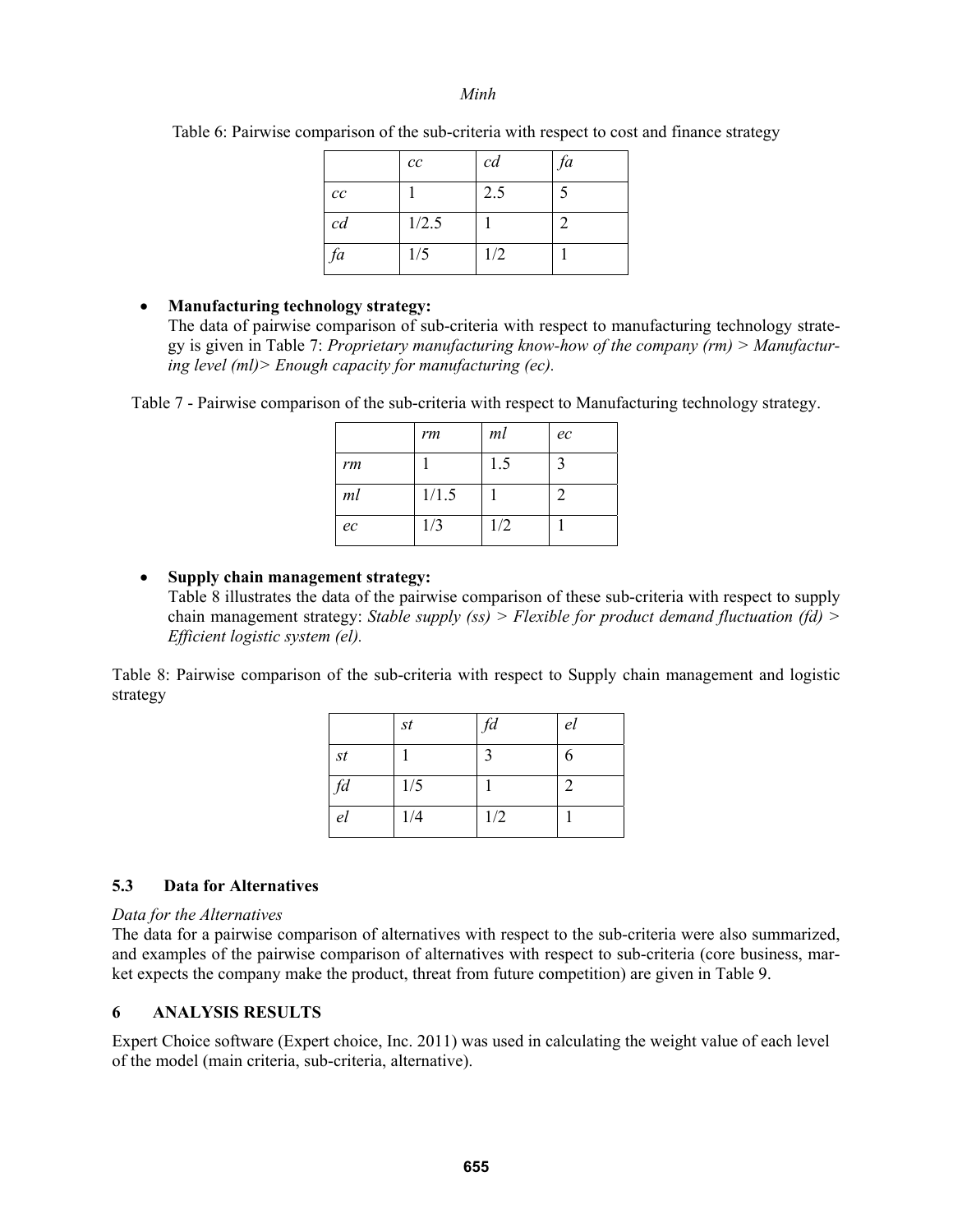| <b>Main</b><br>criteria    | Sub-criteria                                            | Rating scores assessed by<br>decision makers |       |        |                |
|----------------------------|---------------------------------------------------------|----------------------------------------------|-------|--------|----------------|
|                            | <b>Core business</b>                                    |                                              | M.I.H | B.F.A1 | B.F.A2         |
|                            |                                                         | M.I.H                                        |       |        | 4              |
|                            |                                                         | <b>B.F.A1</b>                                | 1/2   |        | $\mathbf{2}$   |
| <b>Product</b><br>strategy |                                                         | B.F.A2                                       | 1/4   | 1/2    |                |
|                            | <b>Market expect the</b><br>company make the<br>product |                                              |       |        |                |
|                            |                                                         | M.I.H                                        |       | 3      | 5              |
|                            |                                                         | <b>B.F.A1</b>                                | 1/3   |        | $\overline{2}$ |
|                            |                                                         | B.F.A2                                       | 1/5   | 1/2    |                |
|                            |                                                         |                                              |       |        |                |
|                            | <b>Threat from future</b><br>competition                | M.I.H                                        |       |        |                |
|                            |                                                         | <b>B.F.A1</b>                                |       |        |                |
|                            |                                                         | B.F.A2                                       |       |        |                |
|                            |                                                         |                                              |       |        |                |

Table 9: Image of pairwise comparison of the alternatives with respect to sub-criteria

Note: M.I.H=make in house; B.F.A1= buy from supplier 1; B.F.A2 = buy from supplier 2

The final result of priority for each alternative is described in Figure 5. The final result shows that alternative 1 (make in-house) had the highest weight value (0.519). As result, the final decision of the project was to *make in-house.*



Figure 5: Final priority of the project

The results of the study were discussed again with the industrialists. The results completely agreed with the results from conventional method that for the most part were based only on experience. The proposed AHP was very useful for persuading a manager for approving the final decision. Furthermore, the industrialists also commented that the data collection process for pairwise comparison of main-criteria and sub-criteria represented a positive process in identifying the characteristics of the project. Therefore,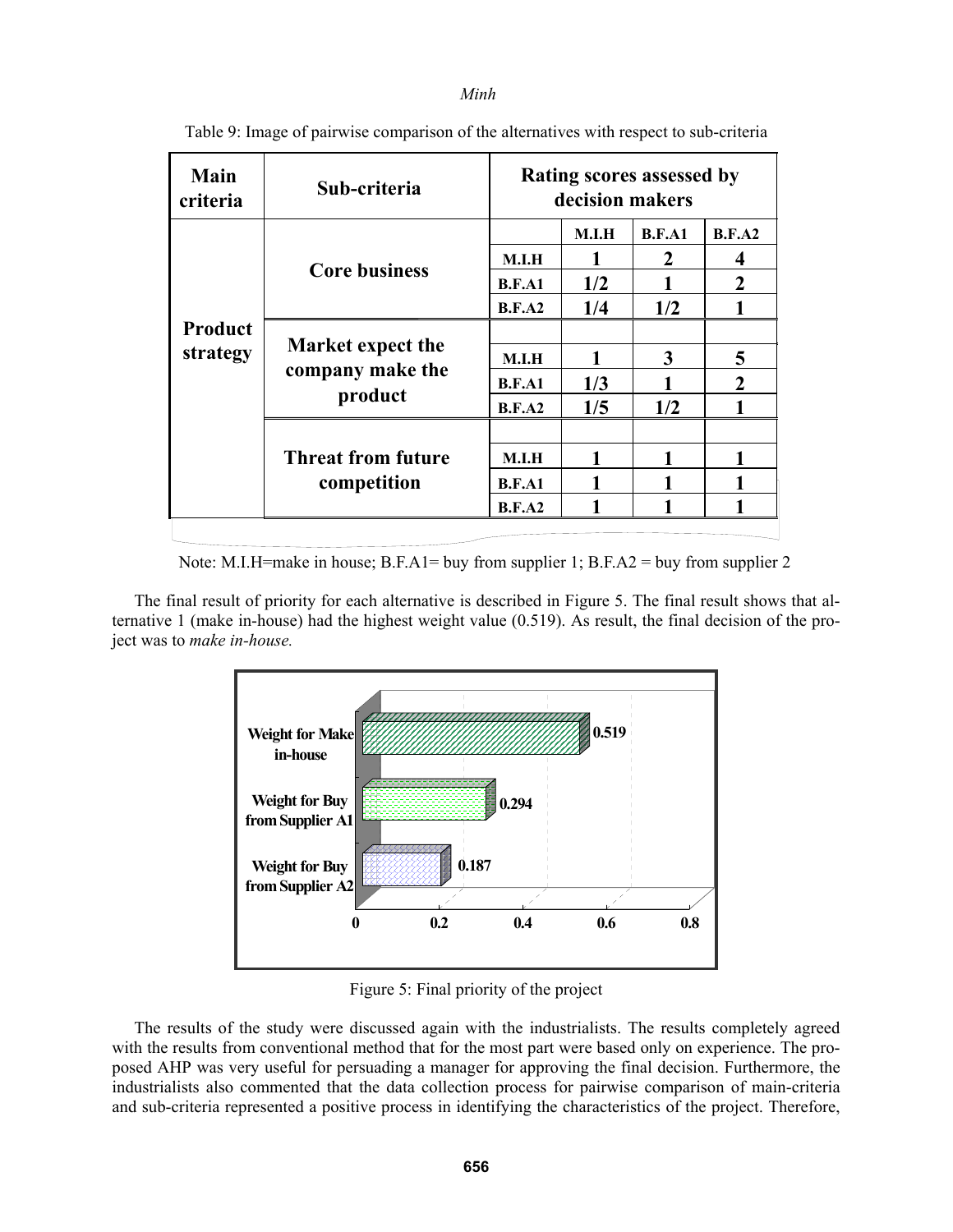the data can be used as evidence in persuading joint-discussion members and division managers within a company. The model could be used widely in investigating make or buy decisions for upcoming projects in the company.

#### **7 CONCLUSIONS**

This paper has contributed to both the theory and implementation of the make-or-buy decision in Japanese automobile manufacturing plants. The model was built from a new perspective with main criteria and sub-criteria of make-or-buy decision-making model captured from interviews with Japanese automobile manufacturers.

The interviewed managers also highly appreciated the practical application of the model. The proposed AHP model can not only be used for automobile companies, but the idea of this model could be extended to other industries as well.

#### **REFERENCES**

- Balakrishnan, S. 1994. "The Dynamics of Make-or-Buy Decisions." *European Journal of Operational Research* 74:552-571.
- Buchowicz, B. S. 1991. "A Process Model of Make-or-Buy Decision-Making: The Case of Manufacturing Software." *IEEE Transactions on Engineering Management* 38:24-32.
- Coase, R. H. 1937. "The Nature of the Firm." *Economica* N. S. 4:386-405.
- David, R. J., and K. H. Shin. 2004. "A Systematic Assessment of the Empirical Support for Transaction Cost Economics." *Strategic Management Journal* 25:39-58.
- Expert choice, Inc. 2011. "Expert Choice." Accessed July 23. http://www.expertchoice.com/productsservices/expert-choice-desktop/.
- Jennings, D. 1997. "Strategic Guidelines for Outsourcing Decision." *Strategic Change* 6:85-96.
- Langlois, R. N., and L. R. Paul. 1989. "Explaining Vertical Integration: Lessons from the American Automobile Industry." *Journal of Economic History* 49:361-375.
- Masten, S. E., W. M. James, and A. S. Edward. 1989. "Vertical Integration in the U.S. Auto Industry: A Note on the Influence of Specific Assets." *Journal of Economic Behavior and Organization* 12:265- 73.
- Masters, J., and M. Grant. 2002. "Predicting the Use of External Labor Arrangements: A Test of the Transaction Cost Perspective." *Academy of Management Journal* 45:431-442.
- McIvor, R. T., P. K. Humphreys, and W. E. McAleer. 1997. "A Strategic Model for the Formulation of an Effective Make-or-Buy Decision." *Management Decision* 32(2):169-78.
- Mike, T., and D. Colin. 2001. "Moving from Make-Buy to Strategic Sourcing: The Outsource Decision Process." *Long Range Planning* 34:605-622.
- Probert, D. R. 1997. *Developing a Make-or-buy Strategy for Manufacturing Business*. London, UK: The Institution of Electrical Engineers.
- Porter, M. E. 1985. *Competitive Advantage*. New York: Free Press.
- Quinn, J. B., and F. G. Hilner. 1995. "Strategic Outsourcing." *McKinsey Quarterly* 1:43-55.
- Ohanian, N. K. 1994. "Vertical Integration in the U.S. Pulp and Paper Industry, 1900-1940." *Economics and Statistics* 74:202-207.
- Rindfleisch, A., and J. B. Heide. 1997. "Transaction Cost Analysis: Past, Present, and Future Applications." *Journal of Marketing* 61:30-54.
- Saaty, T. L. 1988. *Decision Making for Leaders.* Pittsburgh, PA: RWS Publications.
- Saaty, T. L. 1990. "Physics as a Decision Theory." *European Journal of Operational Research* 48:98- 104.
- Saaty, T. L. 1992. *Multi-criteria Decision Making The Analytic Hierarchy Process.* Pittsburgh, PA: RWS Publications.